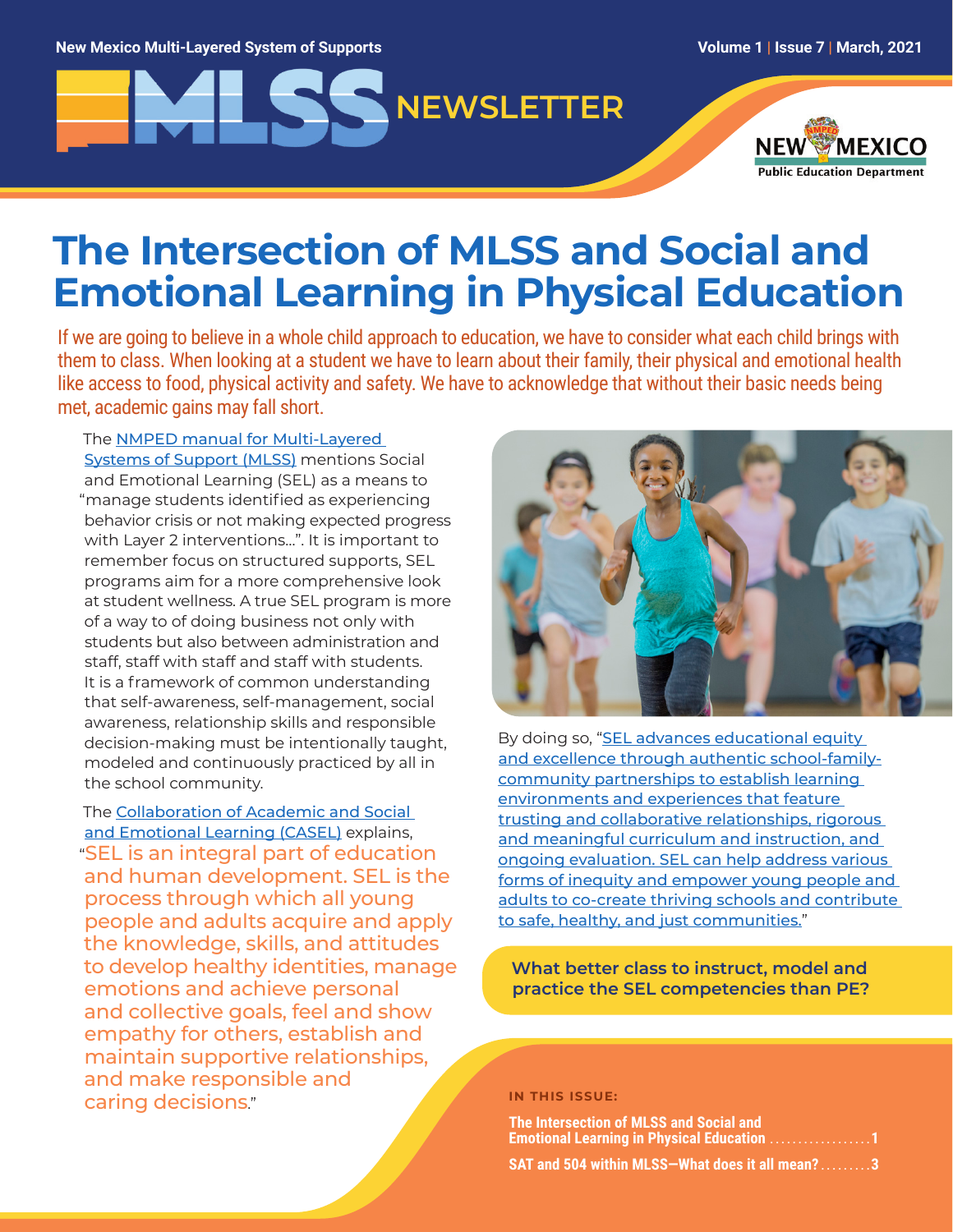In [Combining the Skill Themes Approach with](https://www.shapeamerica.org/uploads/pdfs/2019/publications/joperd/Combining-the-Skills-Theme-Approach.pdf)  [TPSR to Teach Social and Emotional Learning](https://www.shapeamerica.org/uploads/pdfs/2019/publications/joperd/Combining-the-Skills-Theme-Approach.pdf), the Teaching Personal and Social Responsibility (TPSR) "[model is a humanistic, developmental](https://www.shapeamerica.org/publications/journals/joperd/JOPERD_articles/2019/march-2019-free-access-article.aspx)  [and student-centered approach to teaching](https://www.shapeamerica.org/publications/journals/joperd/JOPERD_articles/2019/march-2019-free-access-article.aspx)  [physical education that seeks to build on](https://www.shapeamerica.org/publications/journals/joperd/JOPERD_articles/2019/march-2019-free-access-article.aspx)  [students' enjoyment of physical activity to](https://www.shapeamerica.org/publications/journals/joperd/JOPERD_articles/2019/march-2019-free-access-article.aspx)  [initiate discussions about personally and](https://www.shapeamerica.org/publications/journals/joperd/JOPERD_articles/2019/march-2019-free-access-article.aspx)  socially responsible behavior both inside and [outside of the gymnasium \(Gordon & Doyle,](https://www.shapeamerica.org/publications/journals/joperd/JOPERD_articles/2019/march-2019-free-access-article.aspx)  [2015\). Importantly, the focus on responsibility](https://www.shapeamerica.org/publications/journals/joperd/JOPERD_articles/2019/march-2019-free-access-article.aspx)  [instruction is pursued concurrent with, rather](https://www.shapeamerica.org/publications/journals/joperd/JOPERD_articles/2019/march-2019-free-access-article.aspx)  [than in the place of, physical activity and motor](https://www.shapeamerica.org/publications/journals/joperd/JOPERD_articles/2019/march-2019-free-access-article.aspx)  [skill-development goals \(Hellison, 2011\).](https://www.shapeamerica.org/publications/journals/joperd/JOPERD_articles/2019/march-2019-free-access-article.aspx)"

Empathy, problem solving, the ability to persevere, and the ability to manage one's emotions are critical skills for students to learn. Students can learn these skills by observing an appropriate model, such as the teacher, a parent, or a classmate. Students require repeated practice and specific corrective feedback, and they need to revisit these skills on a regular basis so that

learning can take place. For example, students may hear instructions about how to perform a basketball layup and watch a demonstration performed by the teacher or classmate. However, in order to become proficient, the student should be provided with various learning experiences to practice this skill. When practicing these skills, teachers can enhance a student's ability to learn and perform more successfully by creating an emotionally safe classroom environment that acknowledges student capabilities through targeted, positive feedback in addition to specific corrective feedback. A positive learning environment can help students feel better about themselves and motivate them to keep learning and to be successful. How students perceive themselves could potentially affect their ability to learn. Therefore, *it is critical that physical educators* [provide an environment that fosters the](https://www.tandfonline.com/doi/full/10.1080/07303084.2018.1430625)  [necessary skills for developing students'](https://www.tandfonline.com/doi/full/10.1080/07303084.2018.1430625)  [emotional growth, to motivate them to keep](https://www.tandfonline.com/doi/full/10.1080/07303084.2018.1430625)  [learning and to cultivate a positive self-concept](https://www.tandfonline.com/doi/full/10.1080/07303084.2018.1430625).



# **Relationship between Personal and Social Responsibility Goals**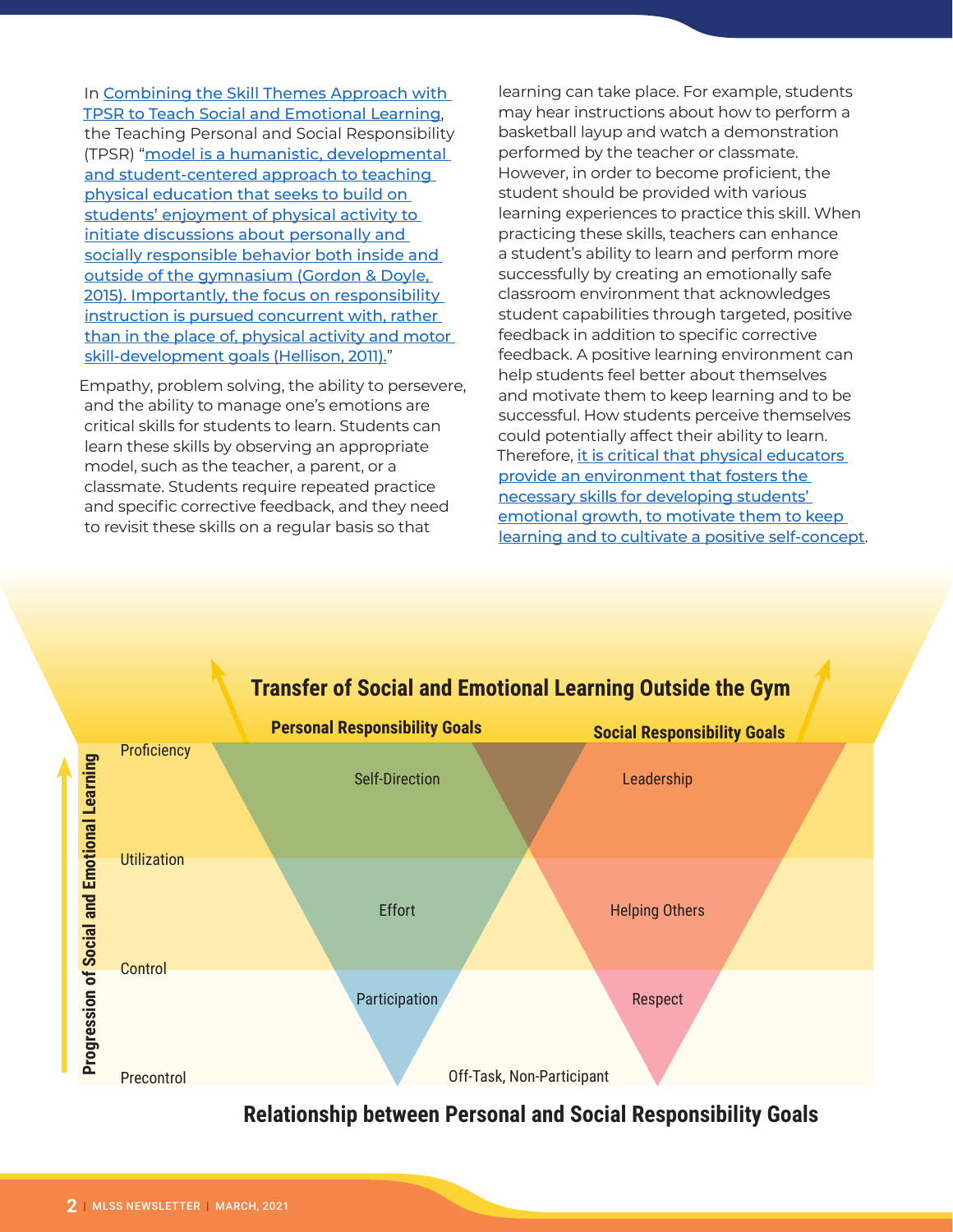**Now, you may be thinking that all of that sounds great and that using SEL competencies in my PE class would be great, but I need help and ideas. Moreover, how does this have anything to do with MLSS?**

More broadly, MLSS supports a focus on the eight primary components to the Coordinated School Health Model, which include health education and life skills, healthy and safe environment, nutrition, physical education and activity, health services, social and emotional wellbeing, staff wellness, and family, school, and community partnerships. MLSS also recognizes the roll that outside community partners play in promoting holistic student success. Please access the most recent [MLSS Manual](https://webnew.ped.state.nm.us/wp-content/uploads/2020/11/MLSS_Manual_2020.pdf) to review progress measures aligned with student health and wellness.

To help PE learn more about the integration of PE and SEL, there are many resources. On a national level, several entities can assist the individual teacher as well as the school or the entire district. The Society of Health and Physical Educators, [SHAPE America](https://www.shapeamerica.org/), houses information and professional development on integrating

[SEL in to the PE classroom](https://www.shapeamerica.org/standards/guidelines/health-education-sel-crosswalk.aspx), [Backward Design SEL/](https://www.shapeamerica.org/about/Backwards_Design_SEL_SBHE_Assessment.aspx) **[Health and PE Education Units](https://www.shapeamerica.org/about/Backwards_Design_SEL_SBHE_Assessment.aspx) as well as School** [Reentry Considerations](https://www.shapeamerica.org/advocacy/reentry/Social_and_Emotional_Learning.aspx). [CASEL](https://casel.org/) holds long-term research and data on the efficacy of implementing SEL as well as support for implementation at the school and district levels.

Closer to home, the University of New Mexico Physical Education Teacher Education program is available to provide answers to questions and personal assistance with the implementation of SEL in PE. The team consists of several doctoral student and professors who have a passion for all aspects of PE in public education. The program coordinator can be contacted [here](mailto:kgaudreault%40unm.edu?subject=). SHAPE New Mexico is hosting an open meeting of PE teachers throughout the state two Fridays a month. You may register for those [here](mailto:shapenewmexico%40gmail.com?subject=). At the NMPED, there is a [site dedicated to PE](https://webnew.ped.state.nm.us/bureaus/safe-healthy-schools/physical-education-pe/) as well a contact for PE, Jimmie Thompson ([Jimmie.Thompson@state.](mailto:Jimmie.Thompson%40state.nm.us?subject=) [nm.us](mailto:Jimmie.Thompson%40state.nm.us?subject=)) and a contact for SEL, Leslie Kelly ([Leslie.Kelly@state.nm.us](mailto:Leslie.Kelly%40state.nm.us?subject=)).

Student health is important to student success. A hungry, tired or depressed student has difficulty succeeding in class. The MLSS allows teachers and schools to coordinate an approach to intervene with students on all the factors that contribute to their academic success.

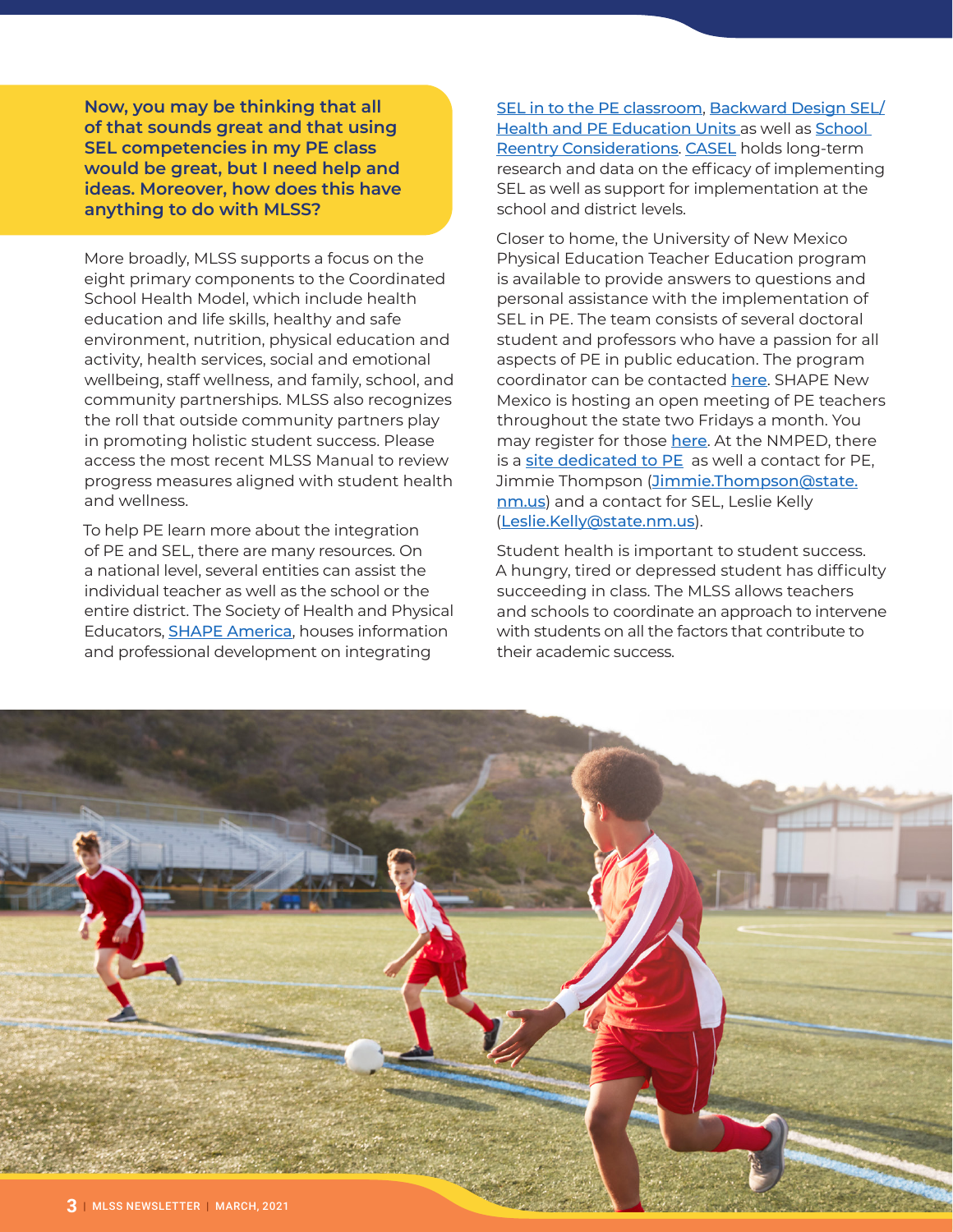# **SAT and 504 within MLSS— What does it all mean?**

SAT takes on a new role under the new MLSS framework. Within the layered process, there are three different opportunities for students to receive a continuum of services and interventions.

In the end, students win! Why? Simply put, MLSS provides a framework of how schools and their systems should operate to ensure that ALL students get what they need at the right time without delay. It eliminates the "wait to fail" model of the old Response to Intervention (RtI) Framework, according to the research done by Dr. Margaret McLaughlin who was the expert witness in the Yazzi/Martinez court case.

# **»**Read more here: **[NM MLSS](https://webnew.ped.state.nm.us/wp-content/uploads/2019/06/MLSS_Background.pdf)**

The Student Assistance Team (SAT) has been around since the NMPED first implemented the RtI Framework in 2004. The intention of the SAT has always been to assist struggling students by providing supplemental and individualized support. Through the years, however, SAT has been misinterpreted as a pathway to Special Education. In the past, a student struggling in academics or behavior was referred to SAT to access interventions. The SAT met, developed interventions, and determined how the student will be monitored for progress. The teacher implemented the interventions for 4–6 weeks, monitored the progress of the interventions, and waited for the next meeting to share how effective or ineffective the interventions were.

Under the MLSS framework, students can be given interventions and supports at any time and move through each layer of interventions more fluidly. The school develops systems in which layered interventions can be delivered. School teams work together in data meetings or professional learning communities (PLCs) to determine who will deliver the interventions and how they will be monitored for efficacy. Teacher PLCs are now key to discussing the progress of students and collaborating on what supports

or interventions a student might need. SAT becomes more targeted to the students with the most need.

### **»**Read more here: **[MLSS Supplemental Guide for SAT](https://webnew.ped.state.nm.us/wp-content/uploads/2020/05/MLSS_SAT_Supplemental-Guide.8.27.19.pdf)**

SAT is necessary under certain circumstances which are indicated by laws or NMPED requirements. Students should only be referred to SAT if they are being recommended for retention, suspected of being gifted or exhibit an immediate and obvious need. Students who are being recommended for retention or are in danger of being retained must still be in the SAT process, as well as any student who has been exited from Special Education. A parent can still request their child to be tested, however, the request does not automatically indicate the student will be evaluated for a learning disability. A parent request initiates the SAT process for the child. The team, together with the parent/ guardian, determine what is the best plan of action for the child. If the team agrees with the parent, then an evaluation is conducted. If the team declines the parent request, a prior written notice must be issued in accordance with 34 CFR Sec. 300.503(a) Federal Register.